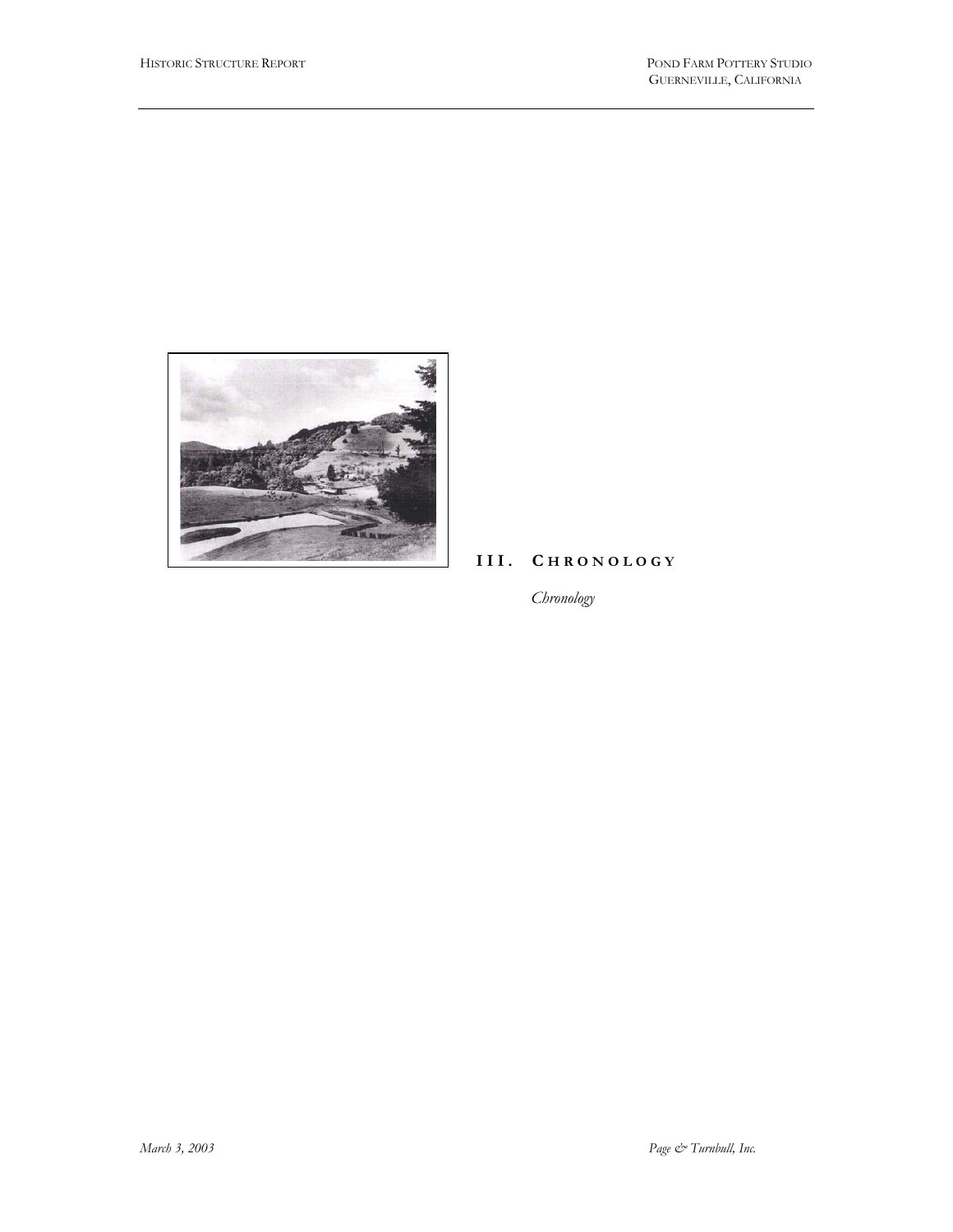## **III. CHRONOLOGY**

| 1812 | Fort Ross founded as a Russian fur trading and farming outpost on the<br>Sonoma County coastline.                                                                                                                                                                                                                                                                                                                                                                                                                                                                                                                                 |
|------|-----------------------------------------------------------------------------------------------------------------------------------------------------------------------------------------------------------------------------------------------------------------------------------------------------------------------------------------------------------------------------------------------------------------------------------------------------------------------------------------------------------------------------------------------------------------------------------------------------------------------------------|
| 1853 | Henry Willits lays claim to 160 acres in the vicinity of what is now<br>Guerneville.                                                                                                                                                                                                                                                                                                                                                                                                                                                                                                                                              |
| 1861 | First sawmill in vicinity of Guerneville established by Joseph Sedgely.                                                                                                                                                                                                                                                                                                                                                                                                                                                                                                                                                           |
| 1867 | Leonidas Walker listed in Sonoma County Great Register. Age 35, Minister<br>from Indiana.                                                                                                                                                                                                                                                                                                                                                                                                                                                                                                                                         |
| 1875 | March 15, 1875 Leonidas Walker listed in Land Patent Index for tract of<br>land in Section 7 (MT T8N/R10W): E $\frac{1}{2}$ NW $\frac{1}{4}$ & W $\frac{1}{2}$ NE $\frac{1}{4}$ .                                                                                                                                                                                                                                                                                                                                                                                                                                                 |
| 1876 | May 26, 1876, Leonidas Walker receives land patent for following tract: $S\frac{1}{2}$<br>of SW 1/4 Sec 6 (MT T8N/R8W).                                                                                                                                                                                                                                                                                                                                                                                                                                                                                                           |
| 1880 | 1880 US Census lists the following information on Walker household in<br>Redwood Township, Sonoma Co., CA:<br>Walker, Joseph, 82, Methodist Minister, b. NY, Fb. Mass, Mb. VT.<br>Walker, Polina, 76, Keeping House, b. NY, Fb. VT, Mb. Conn.<br>Walker, Leonidas, 48, son, farmer, b. Indiana, Fb. NY, Mb. NY.                                                                                                                                                                                                                                                                                                                   |
| 1883 | Tax assessment rolls for Sonoma Co. list Leonidas Walker as owning 160<br>acres of land W $\frac{1}{2}$ NE $\frac{1}{4}$ sec 7 and E $\frac{1}{2}$ of NW $\frac{1}{4}$ sec 8 and improvements<br>thereon: watch \$10, 4 cows @ \$100, 3 calves @ \$30 and 2 "stock" @ \$40.<br>Total taxable property worth \$600. Tax \$8.70 paid 11/11 1883. (TAR Book<br>1:290                                                                                                                                                                                                                                                                 |
| 1884 | Leonidas Walker sells W $\frac{1}{2}$ NE $\frac{1}{4}$ & E $\frac{1}{2}$ NW $\frac{1}{4}$ Sec 7 to Charles Frost for<br>\$1,000 quit claim deed (DB 89: 578).                                                                                                                                                                                                                                                                                                                                                                                                                                                                     |
| 1896 | Marguerite Friedlaender born October 6 in Lyon, France to a family of<br>prosperous silk merchants.                                                                                                                                                                                                                                                                                                                                                                                                                                                                                                                               |
| 1900 | 1900 US Census lists the following information on the Walker household in<br>Redwood Township, Sonoma Co., CA.<br>Walker, Leonidas F. head-farmer, b. Oct. 1839, 60, b. Ind., fb. NY, mb. NY<br>Walker, Sarah F., wife, b. Feb. 1836, 63, b. Ind., fb. NY, mb. NY<br>Walker, John R., son-farmer, b. Sept. 1872, 27, b. CA<br>Walker, Lysander, son-farmer, b. Sept. 1870, 29, b. CA<br>Walker, Eva, daughter-in-law, b. Oct., 1873, 26, b. CA<br>Walker, Florence, granddaughter, b. Mar. 1895, 5, b. CA<br>Walker, Vera E., granddaughter, b. Mar. 1898, 2, b. CA<br>Walker, Lysander, farm laborer, b. July, 1841, 38, b. Ind. |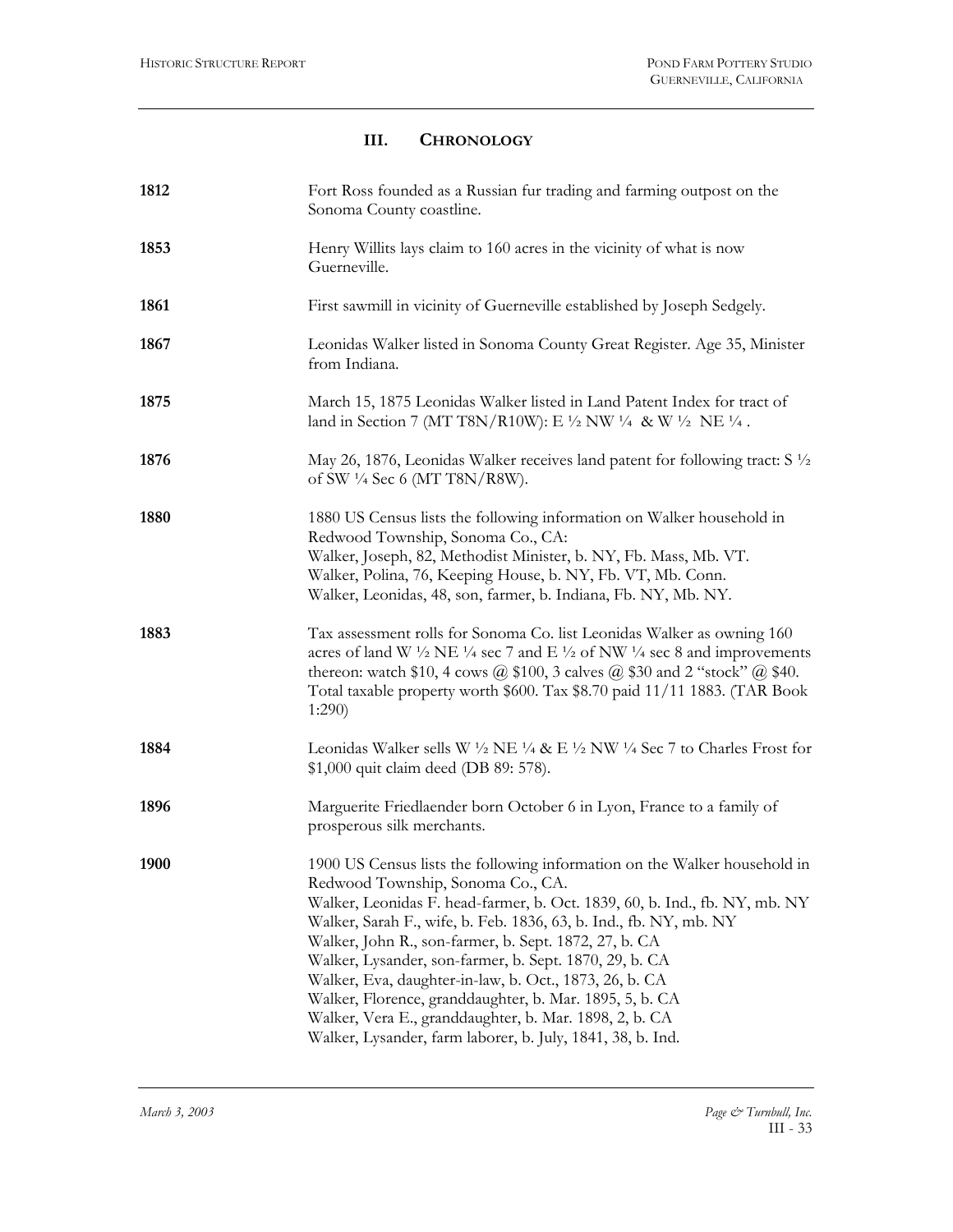| 1914    | Marguerite Friedlaender takes first art training in drawing and sculpture at<br>School of fine and Applied Arts in Berlin.                                                                                                                                                                                                 |
|---------|----------------------------------------------------------------------------------------------------------------------------------------------------------------------------------------------------------------------------------------------------------------------------------------------------------------------------|
| 1915-19 | Marguerite Friedlaender apprentices as a wood sculptor and designs for<br>Thuringian porcelain manufacturer.                                                                                                                                                                                                               |
| 1919-26 | Marguerite Friedlaender studies as an apprentice and journeyman potter at<br>the Bauhaus in Weimar with Max Krehan and Gerhard Marcks. Certified as<br>pottery master in 1926. Friedlaender leaves Weimar when the Nazis<br>pressure Bauhaus to close and move to Dessau.                                                  |
| 1926-33 | Marguerite Friedlaender serves as head of ceramics department at<br>Municipal School for Arts and Crafts at Halle, Germany, Burg<br>Giebichenstein. While serving in this capacity she completed an extensive<br>collection of models for mass-produced items to be distributed by porcelain<br>manufacturer Royal Berlin. |
| 1930    | Marguerite Friedlaender marries a Frans Wildenhain, a student of hers at<br>Burg Giebichenstein.                                                                                                                                                                                                                           |
| 1933-40 | Marguerite and Frans Wildenhain move to the Netherlands in 1933 after<br>the Nazis come to power. They operate their own studio in Putten,<br>Netherlands. Marguerite also created models for the Regout Porcelain<br>Factory in Maastricht.                                                                               |
| 1937    | Gordon and Jane Brandenstein Herr visit the Wildenhains at Putten and<br>tells them about his dream of starting a "new Bauhaus" in rural California.                                                                                                                                                                       |
|         | Work produced in the Wildenhain's Het Kruike studio wins a second place<br>prize for the Netherlands in the 1937 Paris World Exposition.                                                                                                                                                                                   |
| 1939    | Gordon and Jane Herr purchase 160-acre Walker Ranch from John and<br>Eva Walker.                                                                                                                                                                                                                                           |
|         | Hitler invades Poland and Second World War begins.                                                                                                                                                                                                                                                                         |
| 1940    | Fearing the potential invasion of the Netherlands, Marguerite Wildenhain<br>immigrates to the United States in March 1940. Frans, a German citizen, is<br>not able to follow.                                                                                                                                              |
| 1940-42 | Marguerite Wildenhain arrives in San Francisco in May 1940 and gets a job<br>teaching ceramics at the California College of Arts and Crafts in Oakland.                                                                                                                                                                    |
| 1942    | Marguerite Wildenhain appointed director of the pottery division of<br>Appalachian Institute of Arts and Crafts in Banner Elk, North Carolina.<br>After arriving in North Carolina, the founder of the school dies and with it<br>the college. Marguerite returns to California.                                           |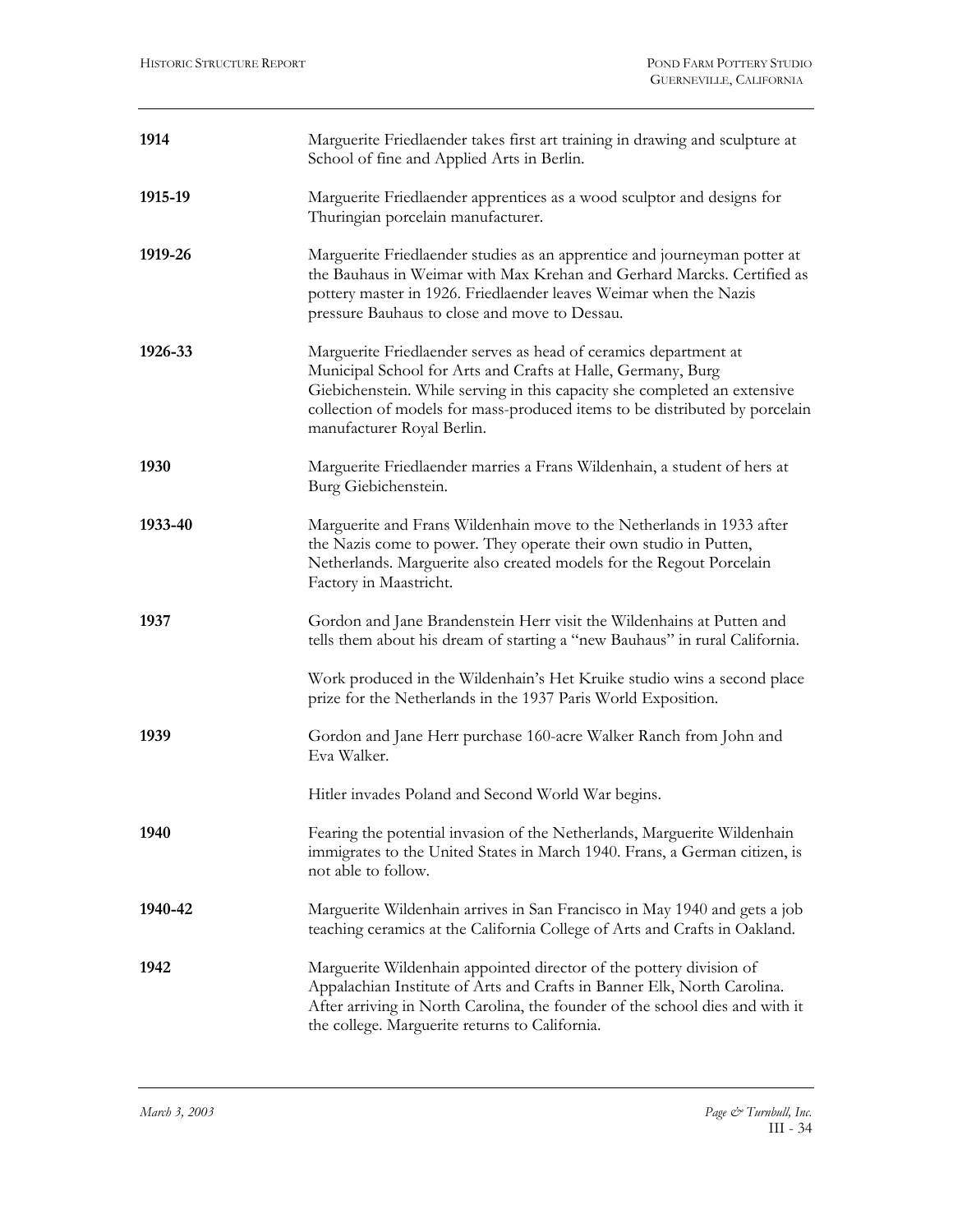|            | Marguerite Wildenhain moves to Pond Farm, north of Guerneville.<br>Together Gordon Herr and Wildenhain convert a livestock barn into a<br>pottery studio, installing four kick wheels and a kiln.                                                                                                          |
|------------|------------------------------------------------------------------------------------------------------------------------------------------------------------------------------------------------------------------------------------------------------------------------------------------------------------|
|            | Marguerite Wildenhain and Gordon Herr build a one-room cottage for<br>Wildenhain south of the studio.                                                                                                                                                                                                      |
|            | Marguerite Wildenhain takes a solitary walk up the coast of California.                                                                                                                                                                                                                                    |
| 1947       | Marguerite and Frans Wildenhain reunite at Pond Farm.                                                                                                                                                                                                                                                      |
|            | End of Second World War revives interest in Pond Farm Artist's Colony                                                                                                                                                                                                                                      |
| 1948       | Marguerite Wildenhain adds ten more wheels within converted chicken<br>barn.                                                                                                                                                                                                                               |
|            | Gordon Herr builds the Hexagon House for use as a center and dormitory<br>for students attending Summer Session at Pond Farm.                                                                                                                                                                              |
| 1949       | Pond Farm formally established as a community of artists. Other artisans<br>include: metalworkers Viktor Ries and Harry Dixon, illustrator Lucienne<br>Bloch, textile designer Trude Guermonprez, frescoist Stephen Dimitroff<br>and sculptor Clair Falkenstein.                                           |
|            | First summer session begins on June 27, 1949.                                                                                                                                                                                                                                                              |
| 1950       | Minor White's students document Pond Farm Studio in "Pond Farm<br>Portfolio."                                                                                                                                                                                                                              |
| 1951       | According to November 1, 1951 article in Independent Journal, Pond Farm<br>and Hexagon House served as off-campus headquarters of San Francisco<br>State College. In addition to pottery, Pond Farm also featured weaving,<br>metalwork, architecture, design as well as raising cows, chickens and crops. |
| 1952       | Pond Farm Studio community disperses after the death of Jane Herr on<br>June 10, 1952. Marguerite Wildenhain is again alone at Pond Farm.                                                                                                                                                                  |
| 1956       | Marguerite Wildenhain purchases 7.8 acres consisting of studio, her own<br>house, sheepherder's cabin and surrounding gardens from Gordon Herr.                                                                                                                                                            |
| 1960       | Marguerite Wildenhain travels to Peru for World Crafts Council Meeting<br>and falls in love with indigenous pottery of South and Central America.                                                                                                                                                          |
| Circa 1962 | Marguerite Wildenhain retains San Francisco architect and Black Mountain<br>College graduate Albert Lanier to design a guesthouse to replace the<br>sheepherder's cabin as well as remodeling her own house.                                                                                               |
|            | Marguerite Wildenhain writes Pottery: Form and Expression.                                                                                                                                                                                                                                                 |